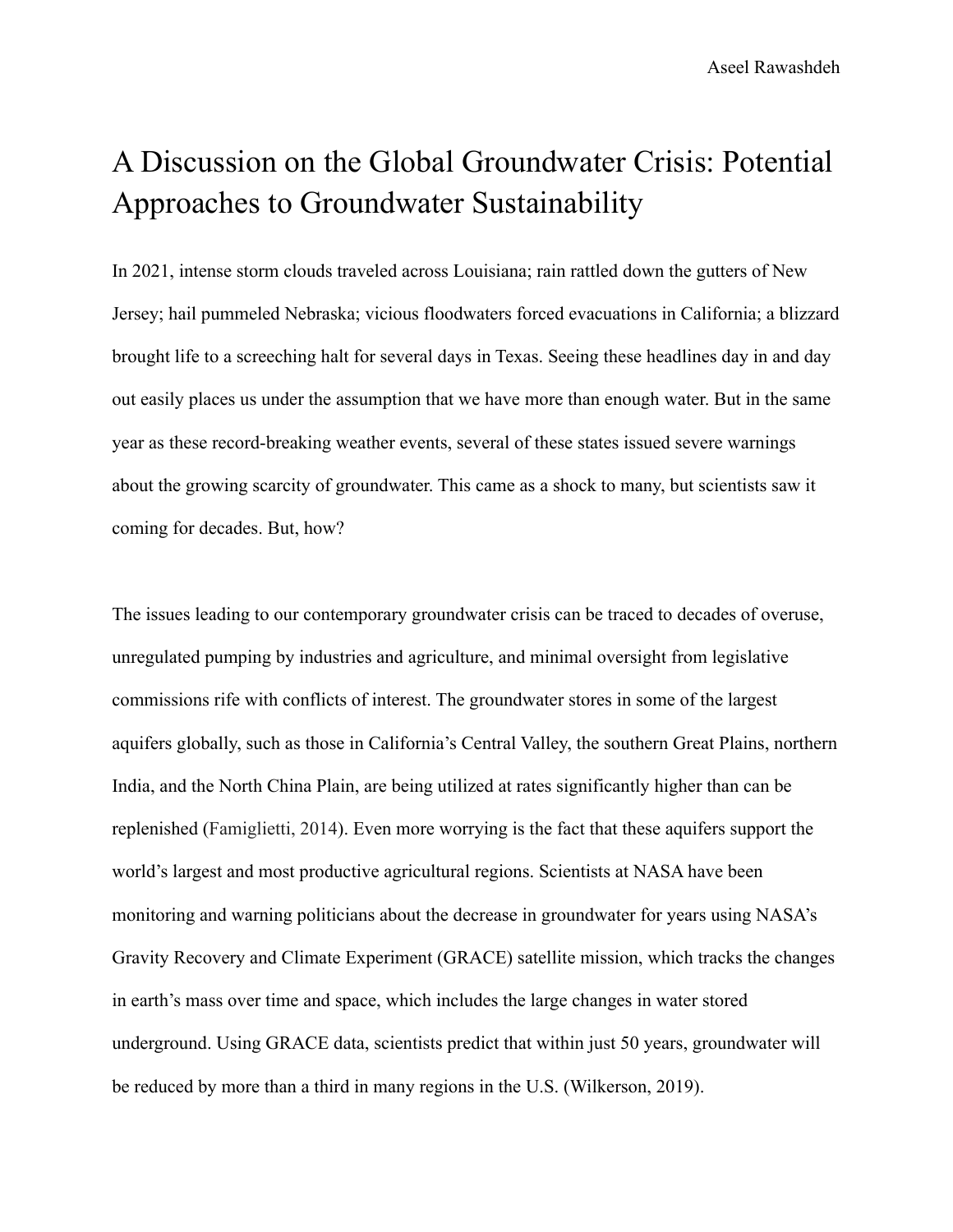Even further, the acceleration of climate change has greatly impacted both precipitation and the demand for groundwater. As general trends show, the wettest regions of the U.S. are getting wetter, the drier areas are getting drier. It may seem to follow from this logic then, that water is being replenished, albeit in different regions than where it's used. However, it's not as straightforward; where precipitation is projected to increase (usually in the northern regions of the U.S.), the increase is so extreme that it is difficult to capture and use rainfall (Wendland and Ramsey, 2021). At the same time, groundwater reservoirs in the Southwest, southern Great Plains, and Florida are expected to be drier than ever before. Along with this decrease in precipitation comes rising temperatures. For example, the U.S. could be more than 5.7°F warmer in the next few decades; extreme heatwaves and drought could be more intense and more frequent, in turn increasing the demand for water, which would already be evaporating quickly from lakes, reservoirs, and rivers as temperatures rise (Heggie, 2020) .

There is no clear 'solution' to the global groundwater crisis. In the most populated countries in the world, the demand for water is simply greater than is available in groundwater reservoirs, much of which is nonrenewable. How, then, can we sustain global groundwater for future generations? The first step to comprehensive regional, national, and international planning is immediate recognition and acceptance of the severity of this situation by corresponding governments. This recognition allows public officials to give significant attention to this issue and respond to it like the global emergency it is (Llamas and Hera, 2006).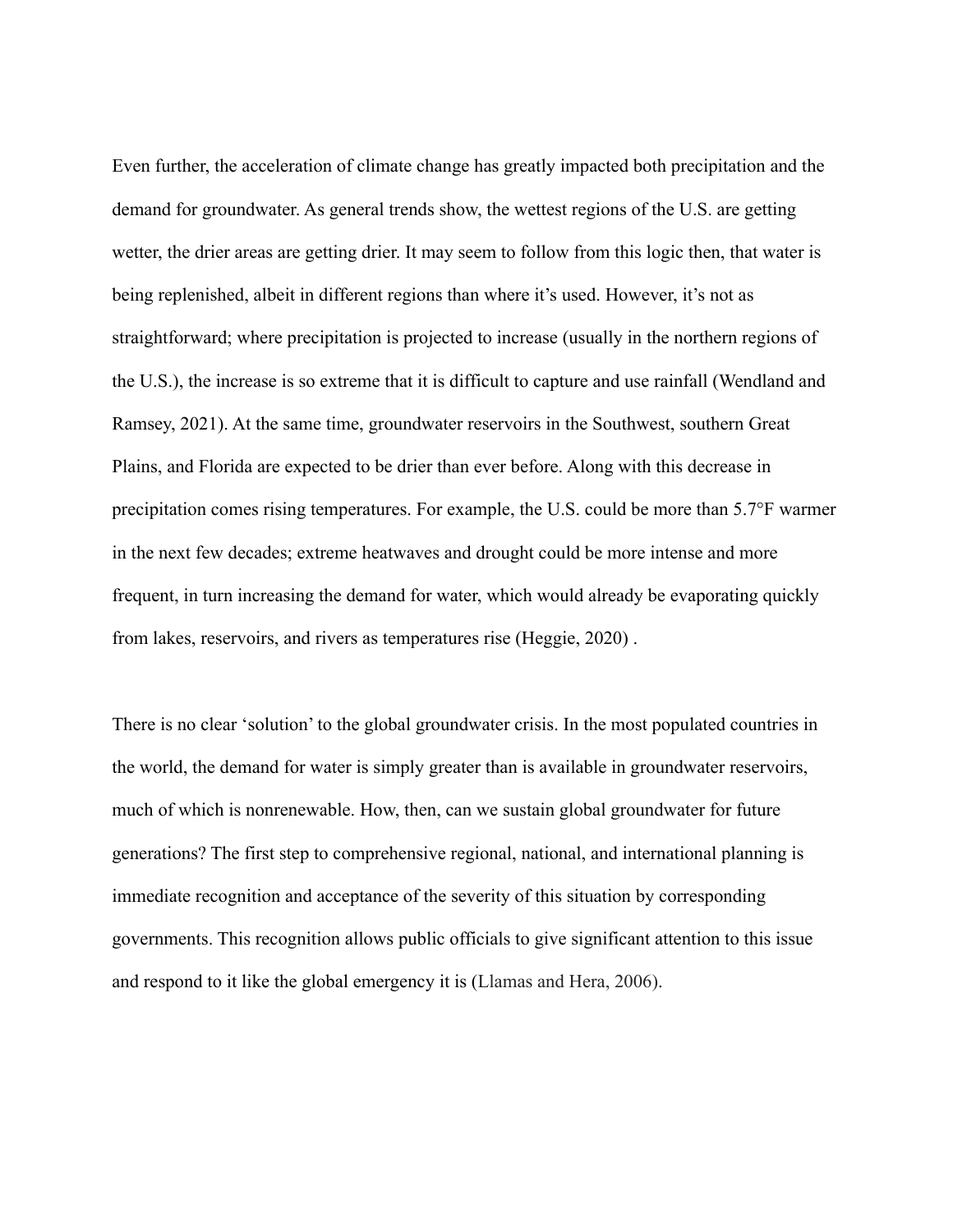Next, strong leadership that regulates and imposes sanctions with a clear legal framework of rules for all water users is crucial. Government-sanctioned groundwater regulation and oversight are crucial because, in many countries, large agricultural exporters are powerful, but the organizations that defend the agricultural water rights of small- and medium-sized farmers to have access to groundwater are relatively weak (Gleeson et al., 2010). In this way, leadership on groundwater issues must provide a voice for an unseen, underrepresented, yet fundamental cornerstone of freshwater supplies and food production around the world.

Government-led groundwater oversight can look different in different countries and regions. For example, governments can promote the combined use of groundwater and surface water, require large-scale users to artificially recharge reservoirs from other water resources, such as flood and storm waters and treated wastewater, improve the efficiency of dam and canal infrastructure to avoid leakages and promote efficient water use, and/or establish protocols for reusing wastewater when applicable (Raghavendra and Deka, 2015). Similarly, councils and organizations must be established for groundwater oversight where all sectors in the watershed can participate, and which have technical staff with autonomous financing. This measure is crucial to ensure wide-scale compliance, such as by enforcing penalties for misuse by large corporate users previously not held accountable. Similarly, this legal framework for groundwater use can be extended and modified to be applied in groundwater-sharing agreements, whether they're intra-state, interstate, or international.

This is not to say that top-down approaches centered on government-sanctioned enforcement are enough to respond to our current groundwater crisis; bottom-up approaches are just as important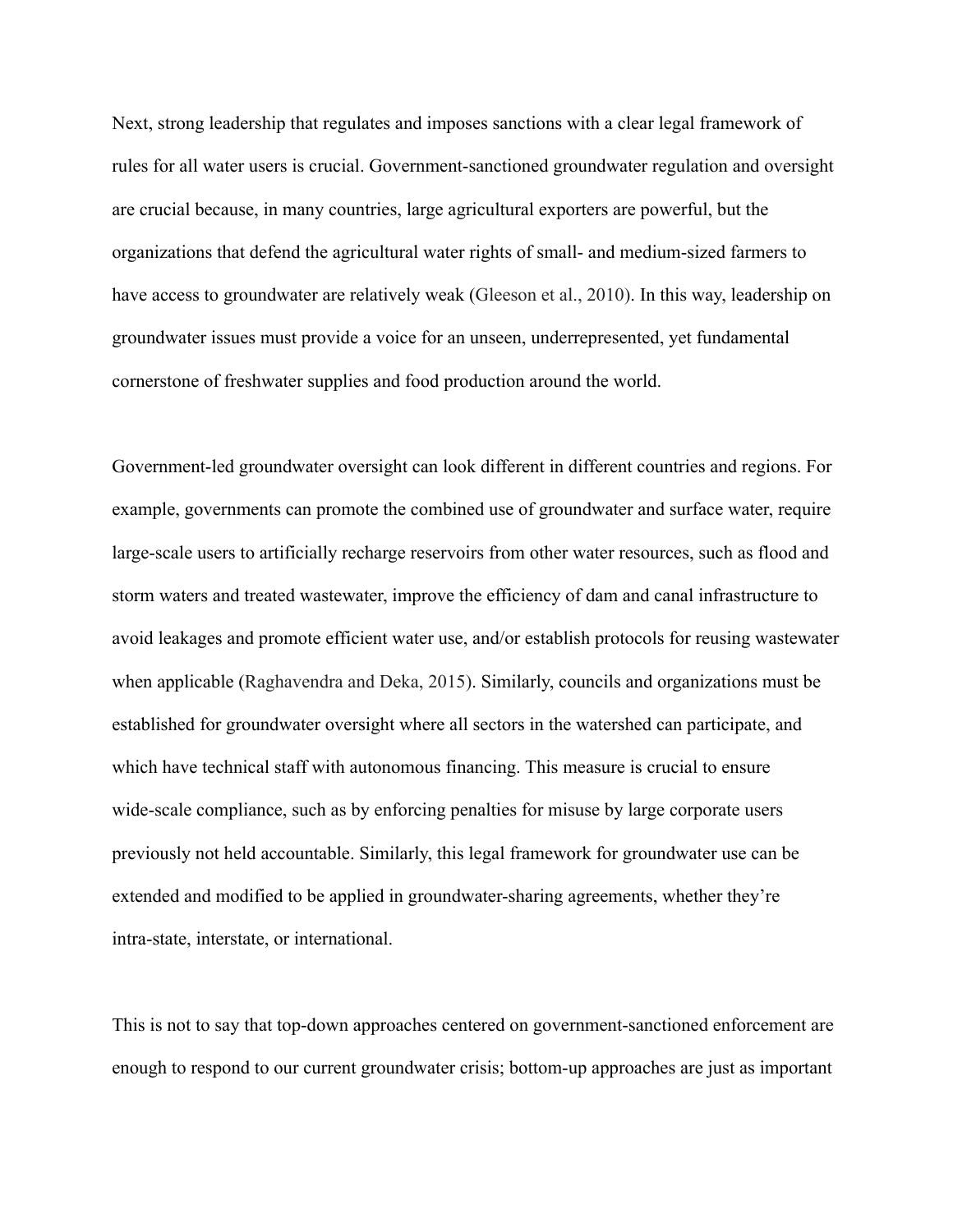in groundwater sustainability. For example, in northern India, which is one of the world's largest and fastest-growing groundwater users, there is an emphasis placed on small-scale methods of improving irrigation (Azmi, 2021). Farmers are taking control of recharge efforts by using rainwater and runoff, building small percolation tanks, and checking dams to help improve groundwater levels (Famiglietti et al., 2020). These grassroots initiatives can be applied in various communities in addition to other tried-and-true methods like promoting groundwater recharge by local farmers and users, becoming involved in groundwater data collection, making groundwater data publicly available, encouraging groundwater management and conservation, and increasing the use of crops such as beans, lentils, and oilseeds, which require less water. A variety of culturally and geographically appropriate approaches to pioneering groundwater conservation can be driven from the grassroots, not from the top, to promote innovative and unconventional approaches to groundwater conservation.

If we are going to respond effectively to our contemporary groundwater crisis, it is imperative that we can monitor progress and adapt our strategies accordingly. In order to do this, we must bridge the gap between science and policymaking. Hydrological problems and solutions embody meticulous science, yet scientists usually aren't the ones with the authority to implement solutions. Current technology affords scientists the ability to analyze the coevolving processes and scenarios between the surface water-groundwater systems, ecosystems, and human activities (Gleeson et al., 2020). By taking advantage of satellite imagery, ground data, and predictive models, various analyses can be conducted to facilitate adaptive management, or the process of assessing the success of different management methods, or lack thereof, and to perpetually update our arsenal of solutions (Evans et al., 2020). In order for these to have an impact on actual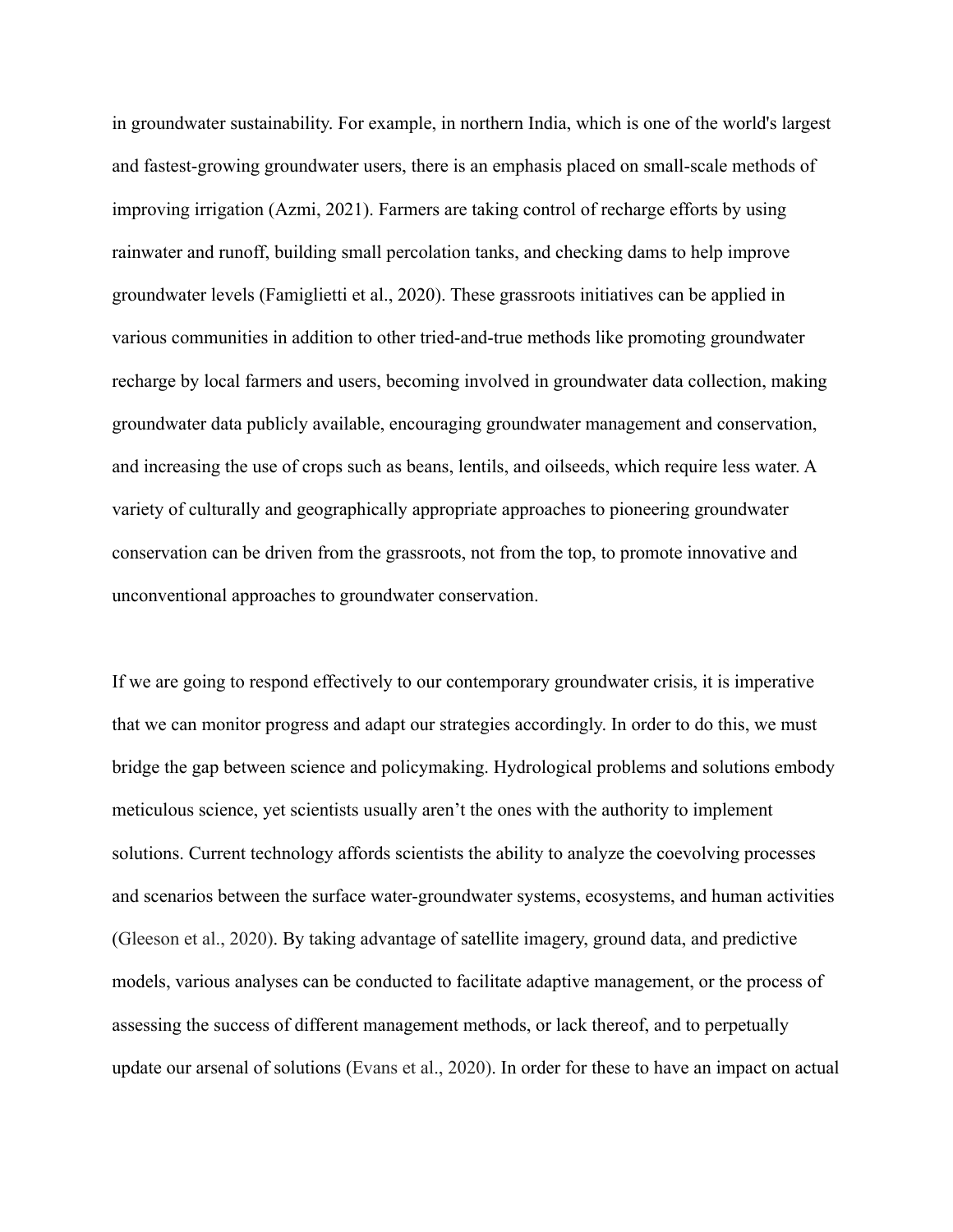groundwater conservation outcomes, participation must be such that 'the products of science must emerge from an iterative, collaborative, two-way exchange with management and policy communities' (Elshall et al., 2018). This collaboration can manifest in a variety of ways: government-funded organizations working on groundwater research and education, facilitation of discussion at recurring conferences, development of new tools for communicating information, the establishment of human resources necessary to carry out the strategy, and more.

While the severity of the groundwater crisis may lead us to believe in the inevitability of a future of unending droughts, global food shortages, and hefty water taxes, it is important to remember that this crisis is anything but inevitable. It's time we all take lessons from places with chronic water shortages: simply use less water. For example, Los Angeles has grown by more than one million people since 1980, but water usage is still the same due to collective consciousness and collective action (Tures, 2018). Whether or not you live in a region that is affected by groundwater scarcity, everyone can conserve water daily in multiple ways, such as taking shorter showers or not rinsing dishes before loading them into a dishwasher (a practice that wastes around 20 gallons of water for each load). These are relatively minor actions, but when adopted on a large scale, will result in the greatest conservation of water―and we are going to need every drop.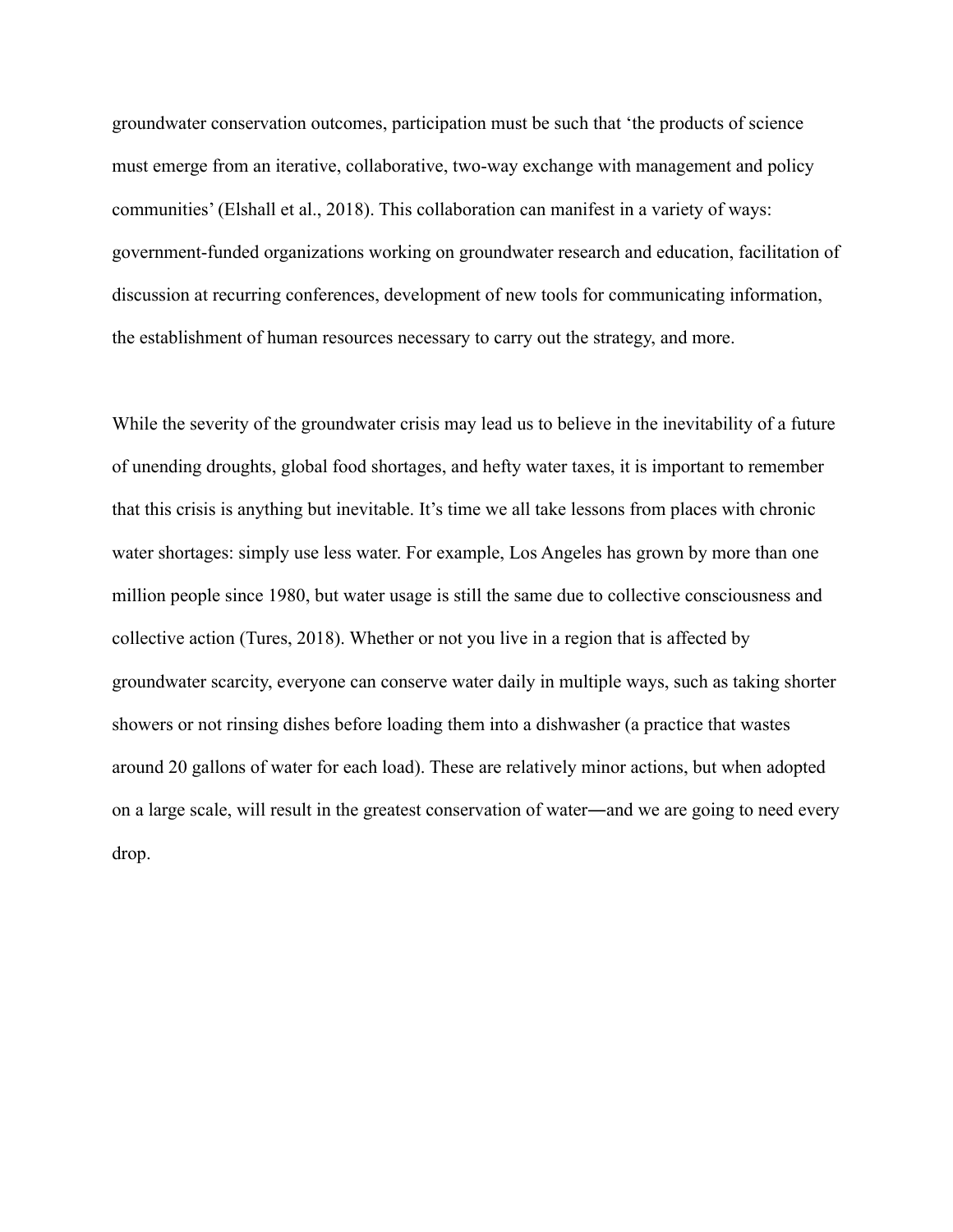## References

Azmi, Feza Tabassum. "The Ancient Stepwells Helping to Curb India's Water Crisis." *BBC Future*, BBC, 12 Oct. 2021,

https://www.bbc.com/future/article/20211012-the-ancient-stepwells-helping-to-curb-indias-water -crisis.

Elshall, Ahmed S., et al. "Groundwater sustainability: A review of the interactions between science and policy." *Environmental Research Letters* 15.9 (2020): 093004.

Evans, Steven W., et al. "Groundwater Level Mapping Tool: An open source web application for assessing groundwater sustainability." *Environmental Modelling & Software* 131 (2020): 104782.

Famiglietti , J., et al. "The Global Groundwater Crisis: 10 experts share ideas". The Desert Sun. 17 Dec. 2020

https://www.desertsun.com/story/opinion/contributors/2016/03/17/experts-hope-solutions-globalgroundwater-crisis/81883694/

Famiglietti, James S. "The global groundwater crisis." *Nature Climate Change* 4.11 (2014): 945-948.

Gleeson, Tom, et al. "Global groundwater sustainability, resources, and systems in the Anthropocene." *Annual review of earth and planetary sciences* 48 (2020): 431-463.

Gleeson, Tom, et al. "Groundwater sustainability strategies." *Nature Geoscience* 3.6 (2010): 378-379.

Heggie, Jon. "Why Is America Running out of Water?" *Science*, National Geographic, 3 May 2021,

https://www.nationalgeographic.com/science/article/partner-content-americas-looming-water-cris is.

Llamas, M. R., P. Martinez-Santos, and A. De la Hera. "The manifold dimensions of groundwater sustainability: An overview." *International Symposium of Groundwater Sustainability*. 2006.

Raghavendra, N. Sujay, and Paresh Chandra Deka. "Sustainable development and management of groundwater resources in mining affected areas: a review." *Procedia Earth and Planetary Science* 11 (2015): 598-604.

Tures, John A. "These American Cities Are Running out of Water." *Observer*, Observer, 12 Feb. 2018,